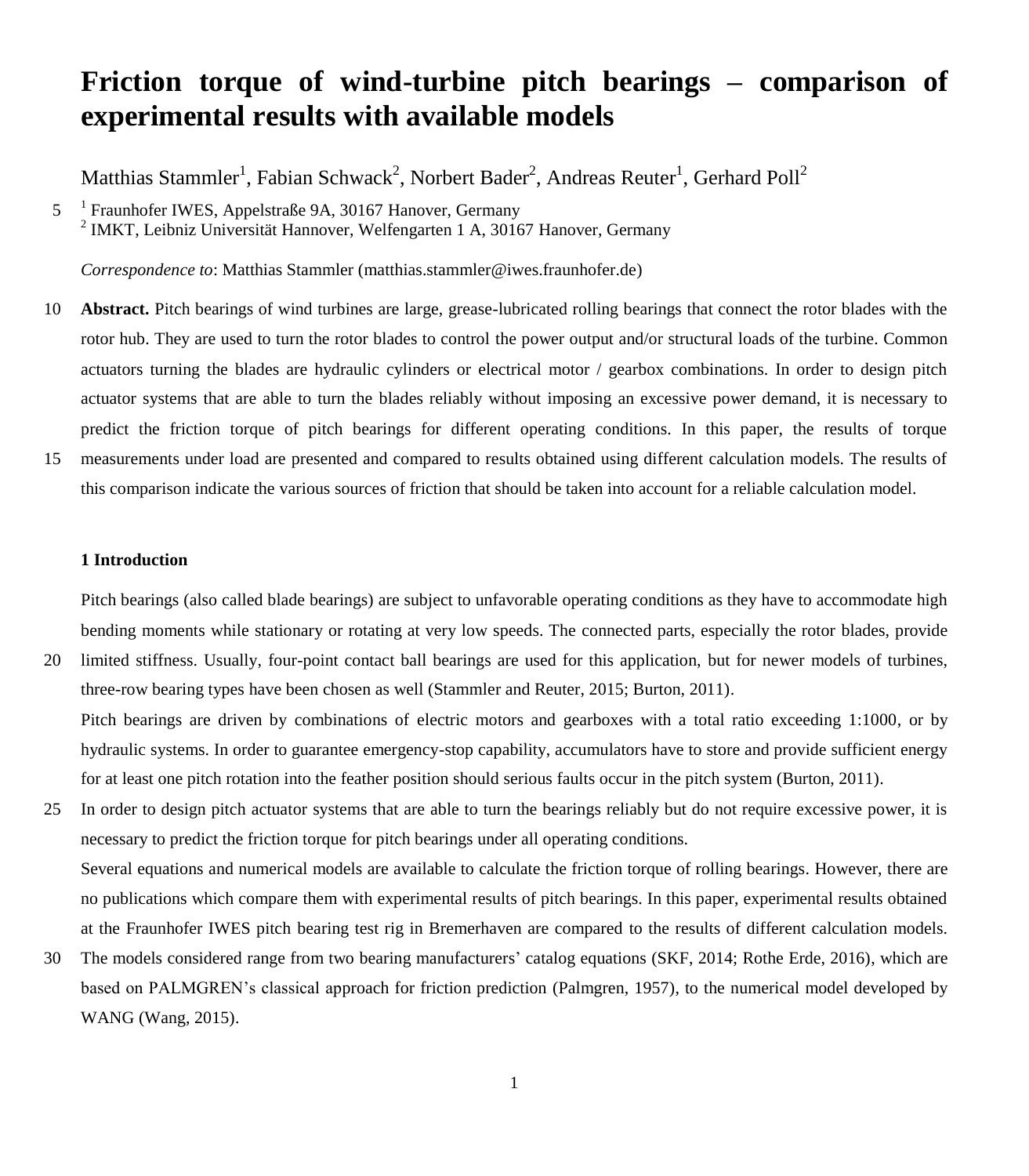# **2 Methods**

# **2.1 Test rig, torque measurement and finite element model**

The pitch bearing test rig at Fraunhofer IWES (see [Figure 1\)](#page-1-0) is designed for bearings of 3 MW-class wind turbines. In order to reproduce the operating conditions of pitch bearings, all interfaces (hub, blade, pitch drive) are the same as in the actual

5 wind turbine.

All loads are applied by hydraulic cylinders which are connected to ropes (see red rectangle in [Figure 1\)](#page-1-0). The loads are measured by means of load cells. The rope is attached to a load frame, whose center point is 30 m from the blade root.



10 **Figure 1: Pitch bearing test rig at Fraunhofer IWES and corresponding FE model.**

<span id="page-1-0"></span>The bending moment applied to the bearing is calculated with the force measured and the load vector, which is calculated with the aid of an optical measurement system. This optical measurement system consists of four cameras and several reflecting marks. Some of these marks are reference marks with known positions. These references are used to calculate the

15 position of the camera and the coordinates of the marks of interest. At the rotor blade, three marks indicate the current deflection (see [Figure 2\)](#page-2-0). Another mark is fixed to the lower end of the load rope.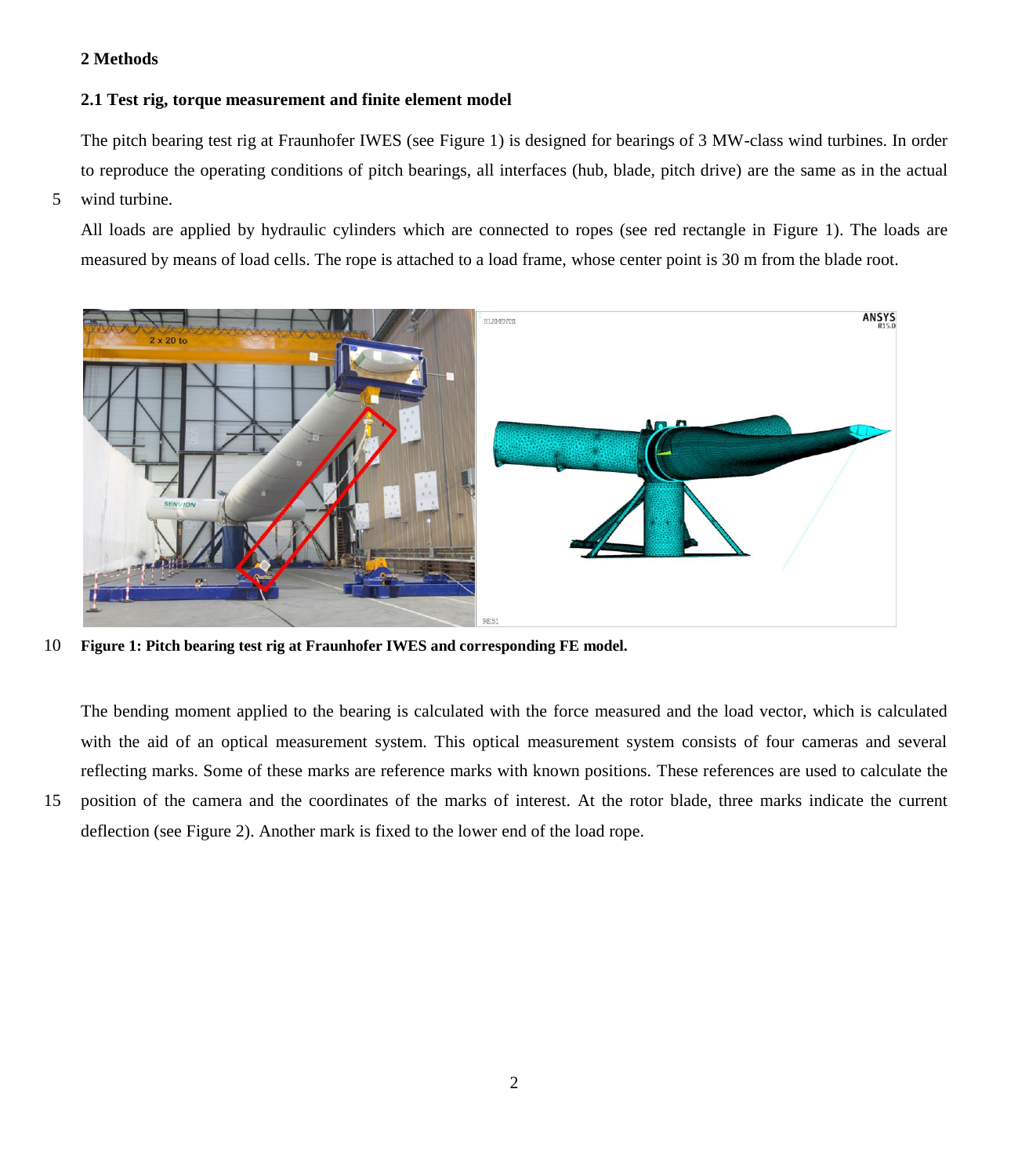

**Figure 2: Optical position measurement.**

- <span id="page-2-0"></span>5 The pitch drive is equipped with a strain-gauge torque measurement system at the pinion shaft on the low-speed side. A full bridge of strain gauges is mounted on the shaft, together with a rotary unit. Data transfer and power supply is done telemetrically via a ring stator. The measurement system has been calibrated on the basis of known external loads. The bearing is a grease-lubricated two-row four-point bearing of a 3MW-class turbine with an outer diameter of roughly 2.3 m. In addition to the tests with a mounted rotor blade, tests without the blade were executed to obtain data for zero load. The
- 10 torque measurements were carried out under different pitch speeds and different external forces. The oscillating rotations of the bearings had a peak-to-peak amplitude of 10°. The torque values were measured for the middle 5° (see "Cleaned torque" curve in [Figure 3\)](#page-3-0).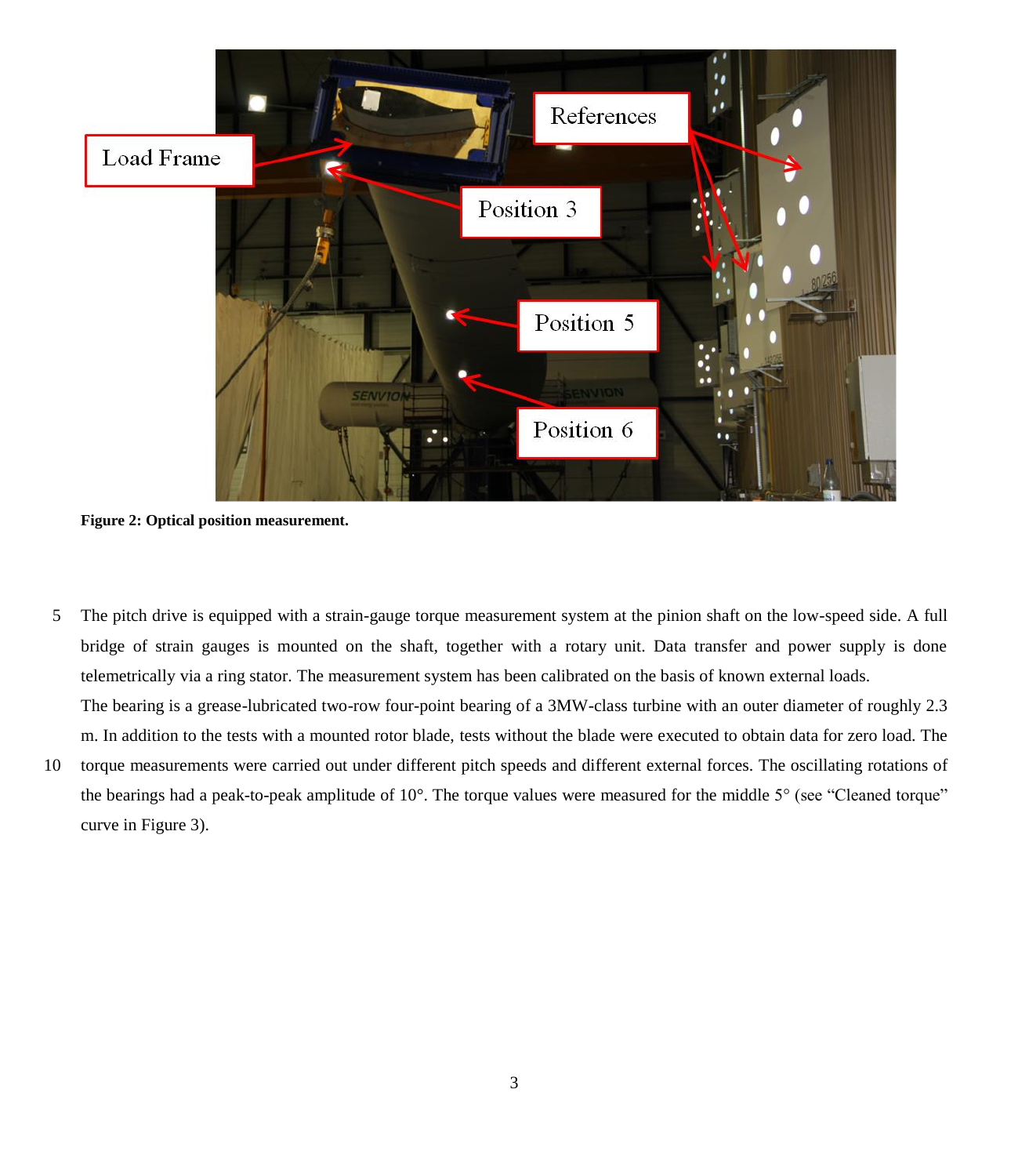

<span id="page-3-0"></span>**Figure 3: Oscillating rotations and torque measurements (example)**

To determine the load on the rolling elements of the bearing, a finite element (FE) model of the test rig was set up in ANSYS 5 15. For the bearing, this model is using the simplifications described in (Daidie et al., 2008). These element loads are necessary for some of the friction calculation models. An example result of such FE-Calculations can be found in (Schwack et al., 2016).

## **2.2 Bearing friction issues**

Simple bearing friction models use external influences (speed and load) to calculate the overall friction of a bearing. To 10 obtain sound results with such an approach, it is necessary to actually measure the bearing friction under different external conditions. A change to the bearing system, e.g. a different lubricant or sealing, will require a new measurement to determine the bearing friction in order to obtain exact results.

To actually predict the friction behavior of a bearing without the need for measurements, several friction mechanisms must be taken into account (Harris and Kotzalas, 2007). These mechanisms may be categorized according to influencing factors.

15 For a given bearing, load, speed, or both influence the friction torque exerted by the different mechanisms:

- Load and speed dependent:
	- o Heathcote (conformity) microslip due to differential velocities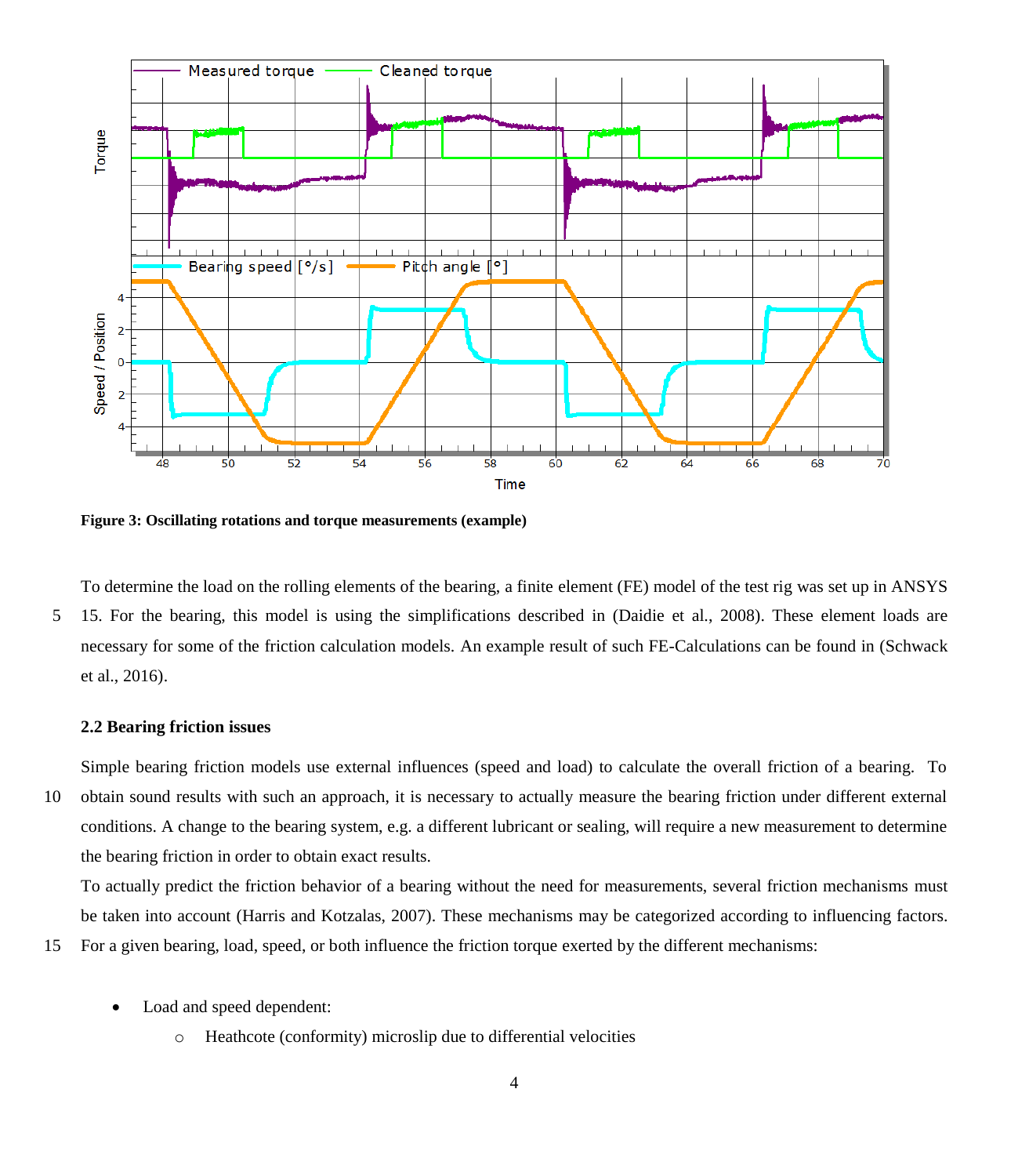- o Sliding due to roller body spinning
- o Rolling friction due to lubricant movements in the rolling contact
- o Sliding of rolling bodies against cage / spacer
- o Cage sliding against bearing rings

#### 5 Load dependent:

- o Sub-surface hysteresis due to load changes
- o Sliding of the sealing(s) against the bearing rings
- Speed dependent:
	- o Lubricant flow (churning) losses

#### 10

In the following sections, two simple models (see Sections 2.3 and 2.6) and two more detailed models (Sections 2.4 and 2.5) are presented. In the literature, another model explicitly identified for blade bearing friction evaluation was evaluated (González et al., 2008), but as this model is contained within the more detailed model described in Section 2.5, it was not used for the subsequent calculations.

15

#### **2.3 Palmgren's friction torque calculation model**

In PALMGREN's model (Palmgren, 1957), the friction torque of a bearing is divided into a load-independent and a load-20 dependent part. The load-independent part  $T_0$  takes into account an empirical value  $f_0$  and the bearing diameter  $D_M$ , cf. Equation [\(1\)](#page-4-0). A speed dependence is not part of the model for low rotational speeds as observed in pitch bearing applications. At higher rotational speeds, the lubricant viscosity  $\nu$  and the bearing speed  $n$  must also be taken into account.

$$
T_0 = f_0 \cdot 10^{-7} \cdot 160 \cdot D_M^3 \quad \text{if} \quad (v \cdot n) < 2000 \, \frac{m^2}{60 \cdot s^2} \tag{1}
$$

25 The load-dependent part  $T_1$  depends on another empirical value  $f_1$ , the bearing diameter  $D_M$  and the equivalent load  $P_1$ :

<span id="page-4-0"></span>
$$
T_1 = f_1 \cdot P_1 \cdot D_M \tag{2}
$$

The equivalent load  $P_1$  is defined as the sum of the absolute values of all individual ball loads derived from the FE calculations described in Section 2.1. Note that according to the PALMGREN model for the low-speed regime, the friction 30 torque is independent of the rotational speed of the bearing.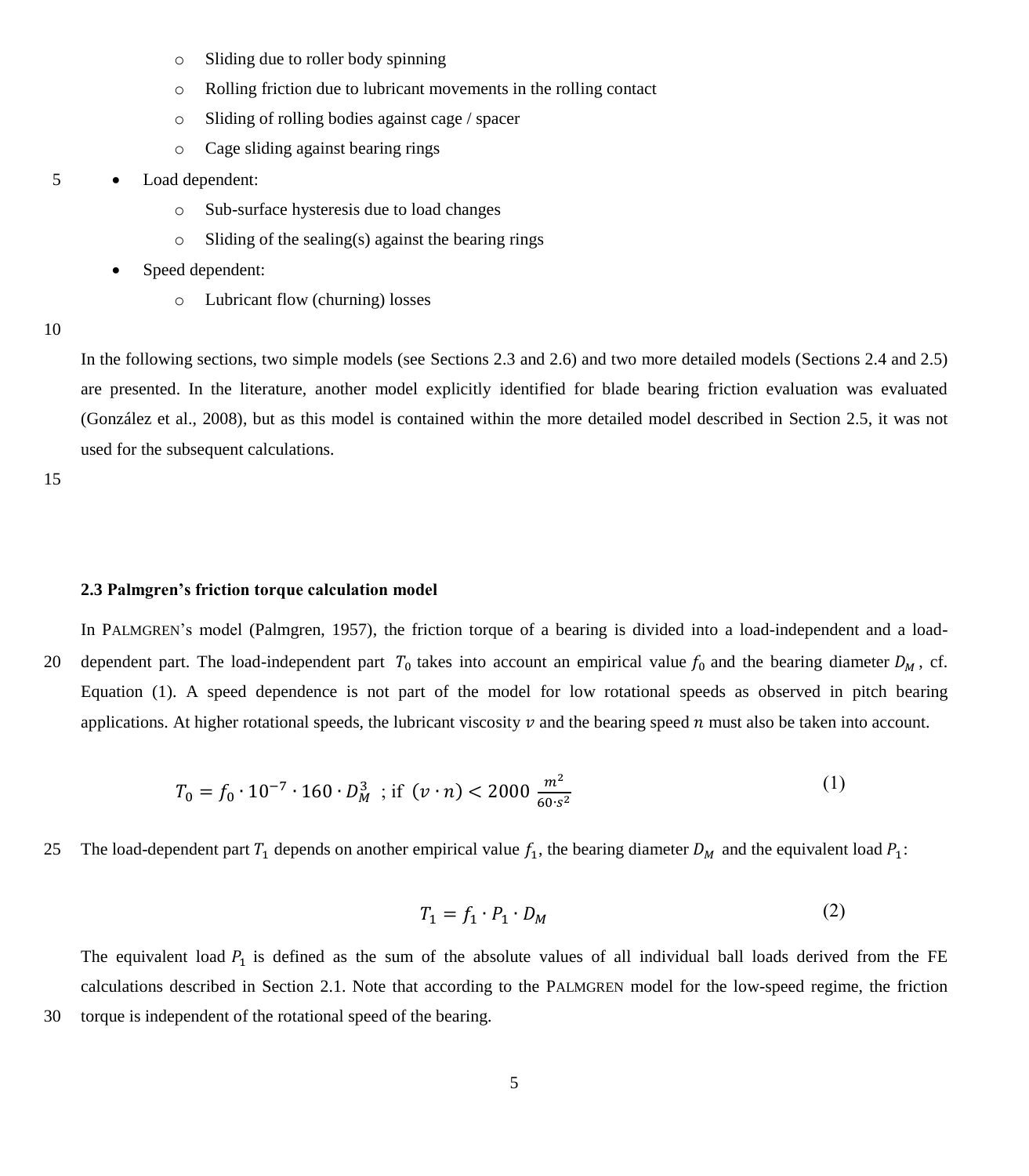As the empirical values are not available for the pitch bearing used for this test, a minimum square deviation over all measured points is used to best fit the results obtained. Since the parameters have to be fitted to experimental data, the model is of little use to predict the friction of untested types of bearing.

# **2.4 Bearing manufacturer's friction model 1**

5 The PALMGREN model was further refined to take account of the various components of the bearing that contribute to the total friction. One of these models was developed by a bearing manufacturer (SKF, 2014). The following Equation [\(3\)](#page-5-0) shows the different elements of the total friction  $M_{tot,S}$  used in this model:

<span id="page-5-0"></span>
$$
M_{tot,S} = M_{rr} + M_{sl} + M_{seal} + M_{drag} ,
$$
\n(3)

10

where  $M_{rr}$  is the friction caused by rolling and  $M_{sl}$  the friction caused by sliding movements,  $M_{seal}$  the friction caused by the sealing and  $M_{drag}$  the drag caused by the lubricant flow.  $M_{rr}$  is calculated as follows:

$$
M_{rr} = \phi_{ish} \cdot \phi_{rs} \cdot G_{rr} \cdot (v \cdot n)^{0.6}, \qquad (4)
$$

15

where  $\phi_{ish}$  and  $\phi_{rs}$  are factors to take account of the lubricant film thickness and the lubrication displacement, and  $G_{rr}$  is a base value for the rolling friction. This value depends on external loads.

To calculate  $M_{sl}$ , a coefficient for the sliding friction,  $\mu_{sl}$ , and a base value for the sliding friction,  $G_{sl}$ , are multiplied together, cf. Equation [\(5\)](#page-5-1):

20

<span id="page-5-1"></span>
$$
M_{sl} = \mu_{sl} \cdot G_{sl} \tag{5}
$$

The sealing friction  $M_{\text{seal}}$  is calculated according to Equation [\(6\)](#page-5-2):

<span id="page-5-2"></span>
$$
M_{seal} = K_{S1} \cdot d_s^{\beta} + K_{S2} \,, \tag{6}
$$

25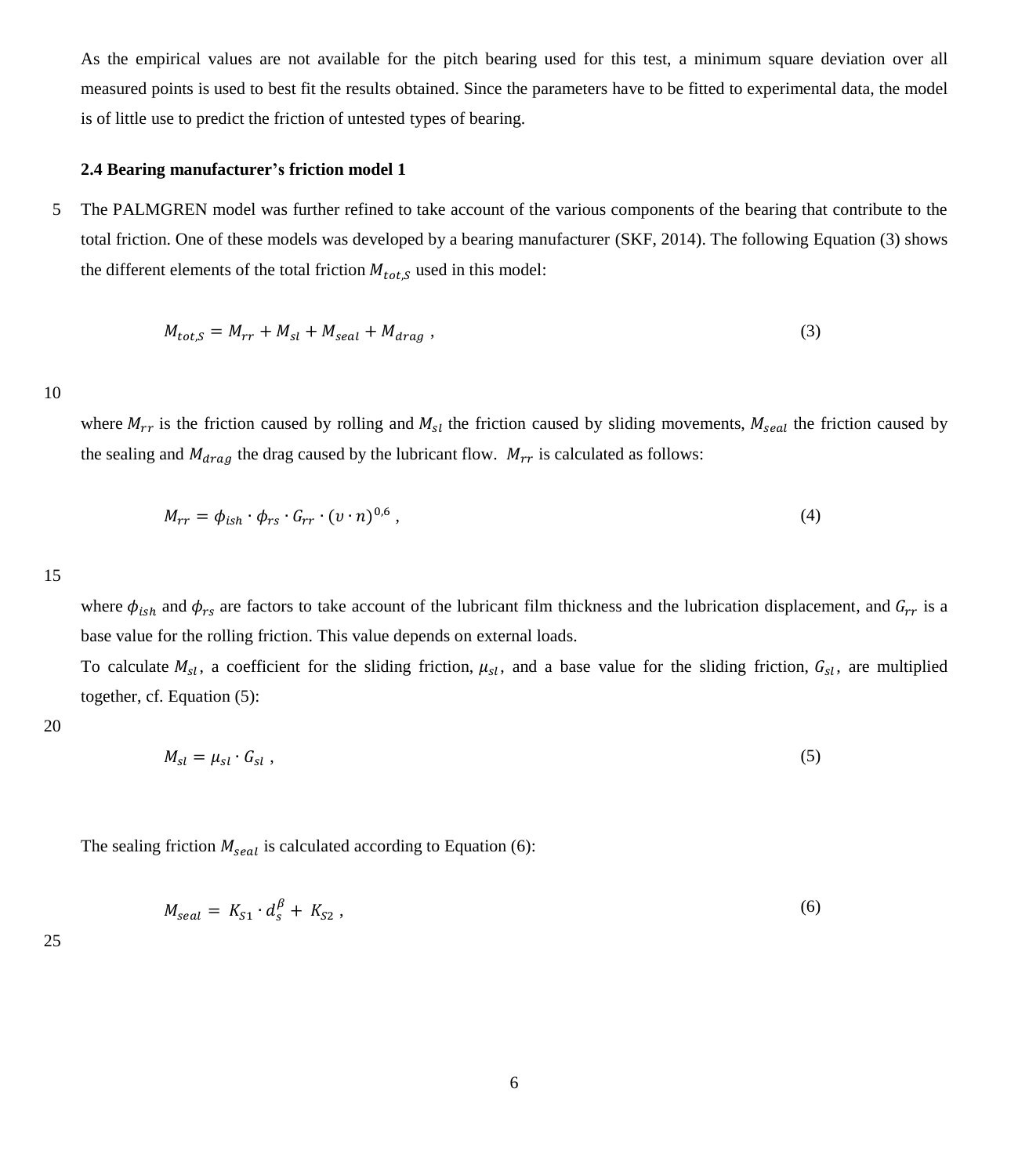where all values are empirically determined and depend on the bearing type, sealing type and the bearing diameter. These values are not available for pitch bearings and are chosen so as to deliver a best fit for the measured values of the overall friction torque at zero load.

5 The last part of  $M_{tot}$  is the friction caused by lubricant flow,  $M_{drag}$ . Equation [\(7\)](#page-6-0) contains the individual elements used to calculate this component.  $V_M$  is a factor determined by the lubricant's resistance against movement,  $K_{Ball}$  a factor taking into account the behavior and number of the rolling elements,  $f_t$  a factor taking into account the amount of lubricant in the bearing, and  $R<sub>S</sub>$  a value depending on the bearing type.

<span id="page-6-0"></span>
$$
M_{drag} = 0.4 \cdot V_M \cdot K_{Ball} \cdot D_m^5 \cdot n^2 + 1.093 \cdot 10^{-7} \cdot n^2 \cdot D_m^3 \cdot \left(\frac{n \cdot D_m^2 \cdot f_t}{v}\right)^{-1.379} \cdot R_S \tag{7}
$$

10

# **2.5 DING WANG rheological model**

WANG (Wang, 2015) considers enhanced rheological fluid models and experimental results in his model for calculating the friction torque. The model follows the assumptions of STEINERT (Steinert, 1995) and ZHOU (Zhou and Hoeprich, 1991), which divide the friction torque into different parts which can be calculated independently from each other. For ball

- 15 bearings, these parts are the friction torque, which results from the irreversible deformation work on the bearing steel  $M_{def}$ , the torque from the hydrodynamic rolling friction  $M_{roll}$  and, if the bearing is axially loaded and the contact angle  $\alpha$  is greater than 0, the torque caused by the spinning friction  $M_{spin}$  (FVA, 2010). The friction moment  $M_{HC}$  takes account of the differential slippage which occurs due to the different velocities in the contact between ball and raceway, also known as the HEATHCOTE effect (Harris and Kotzalas, 2007).
- 20 Equation (8) shows the different parts in a mathematical relationship for a better understanding. The parts  $M_{spin}$  and  $M_{HC}$ cannot be analyzed separately because they both occur in the sliding moment  $M_{\text{slide}}$ , see Equation (9).

$$
M_{tot,W} = M_{def} + M_{roll} + M_{spin} + M_{HC}
$$
\n(8)

$$
M_{\text{slide}} = M_{\text{spin}} + M_{\text{HC}} \tag{9}
$$

The friction moment of the deformation work  $M_{def}$  based on the approach of JOHNSON (Johnson, 1970) considers the damping of the material  $\kappa$ , the semi-axis of the Hertzian contact ellipse  $b$ , and the load on each roller  $\theta$ :

25

$$
M_{def} = \frac{3}{16} \cdot \kappa \cdot b \cdot Q \tag{10}
$$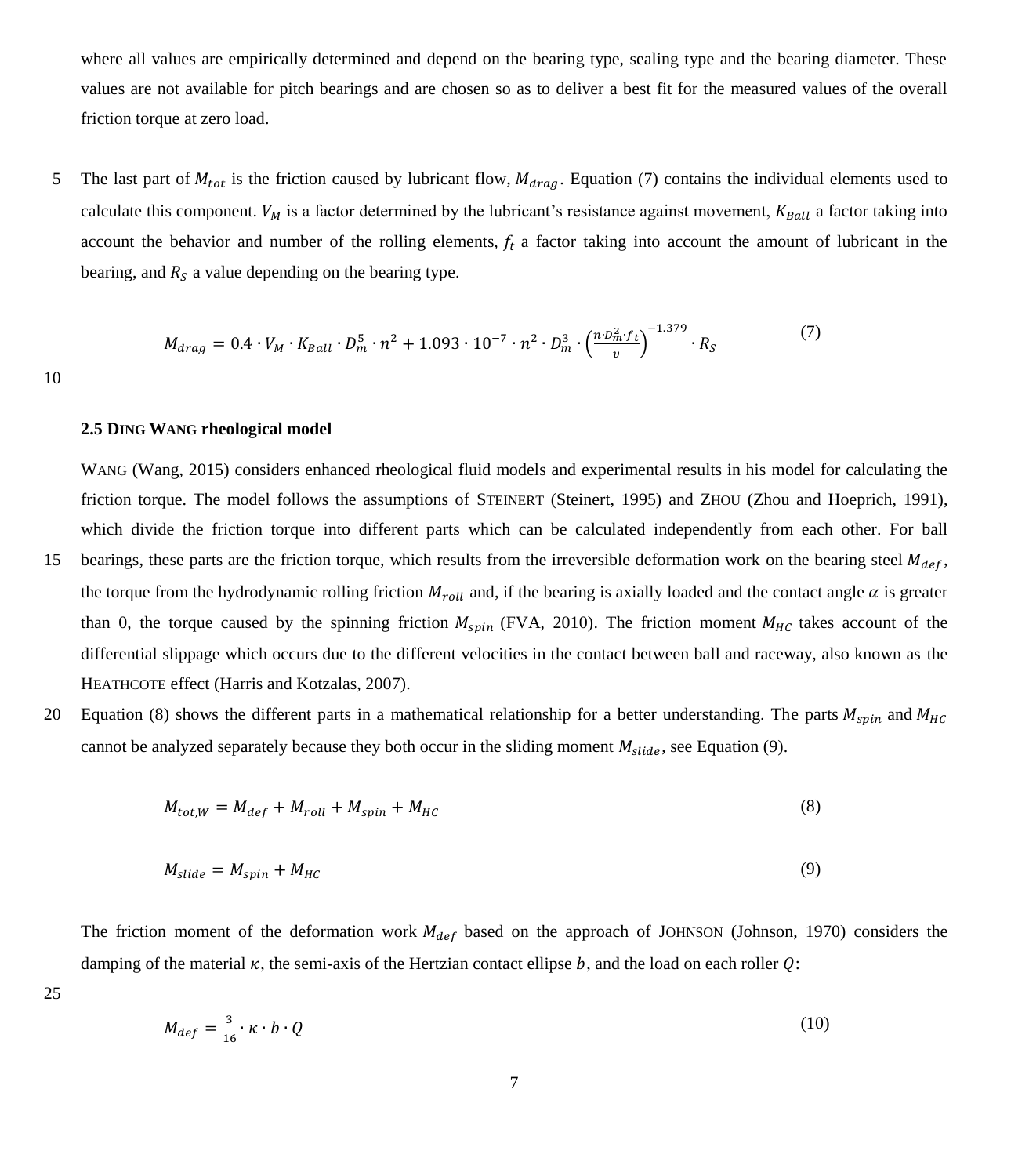To calculate  $M_{roll}$  the energy balance between the subsystem and the whole system needs to be considered (Steinert, 1995):

$$
M_{roll} = \frac{D_{RE}}{2} \sum_{i=1}^{Z} \left[ \left| \frac{\omega_{RE}}{\omega_{IR}} \right| \left( F_{roll,IR,i} + F_{roll,OR,i} \right) \right]
$$
 (11)

Equation [\(11\)](#page-7-0) takes into account the diameter of the rolling element  $D_{RE}$ , the angular velocity of the rolling elements  $\omega_{RE}$ 5 and the inner ring  $\omega_{IR}$ , and the hydrodynamic forces at the inner  $F_{roll,IR,i}$  and outer ring  $F_{roll,OR,i}$  of each rolling element i.

According to ZHOU (Zhou and Hoeprich, 1991), the hydrodynamic force  $F_{roll}$  can be calculated from the isothermal hydrodynamic force  $F_{roll, isoth}$  (Goksem and Hargreaves, 1978), and from a factor  $C_{th}$  which takes account of losses due to shear and compression heating to obtain a linear relationship between film thickness and hydrodynamic rolling friction 10 (Baly, 2005).

<span id="page-7-0"></span>
$$
F_{roll} = C_{th} \cdot F_{roll, isoth} \tag{12}
$$

As mentioned before, the physical effect which leads to a sliding moment  $M_{\text{slide}}$  cannot be calculated separately. In the numerical model,  $M_{\text{slide}}$  can be calculated due to the relative sliding velocities and the resulting local shear stresses. For a 15 better understanding, the physical effects in the sliding moment will be briefly explained.

 $M_{spin}$  is calculated from the inner diameter r, the contact area A, and the shear stress  $\tau$  in the lubricant, which can be determined with the aid of the Newtonian shear stress approach (FVA, 2005):

$$
M_{spin} = \int_{A} r \cdot \tau \cdot dA \tag{13}
$$

20 It must be borne in mind that it is difficult to apply this approach for  $M_{spin}$  because most lubricants exhibit non-linear flow behavior. These non-Newtonian lubricants exhibit shear thinning and a limiting shear stress under elastohydrodynamic lubrication (EHL) conditions.  $\tau$  needs to be limited to  $\tau_{lim}$  due to rheological effects (Wang, 2015).

The friction from the differential slippage / HEATHCOTE effect depends on the energy balance and takes into account the 25 frictional losses at the inner  $(P_{HC,IR,i})$  and the outer ring  $(P_{HC,AR,i})$  of each rolling element *i*:

$$
M_{HC} = \sum_{i=1}^{Z} \left[ \frac{1}{\omega_{IR}} \left( P_{HC,IR,i} + P_{HC,AR,i} \right) \right]
$$
 (14)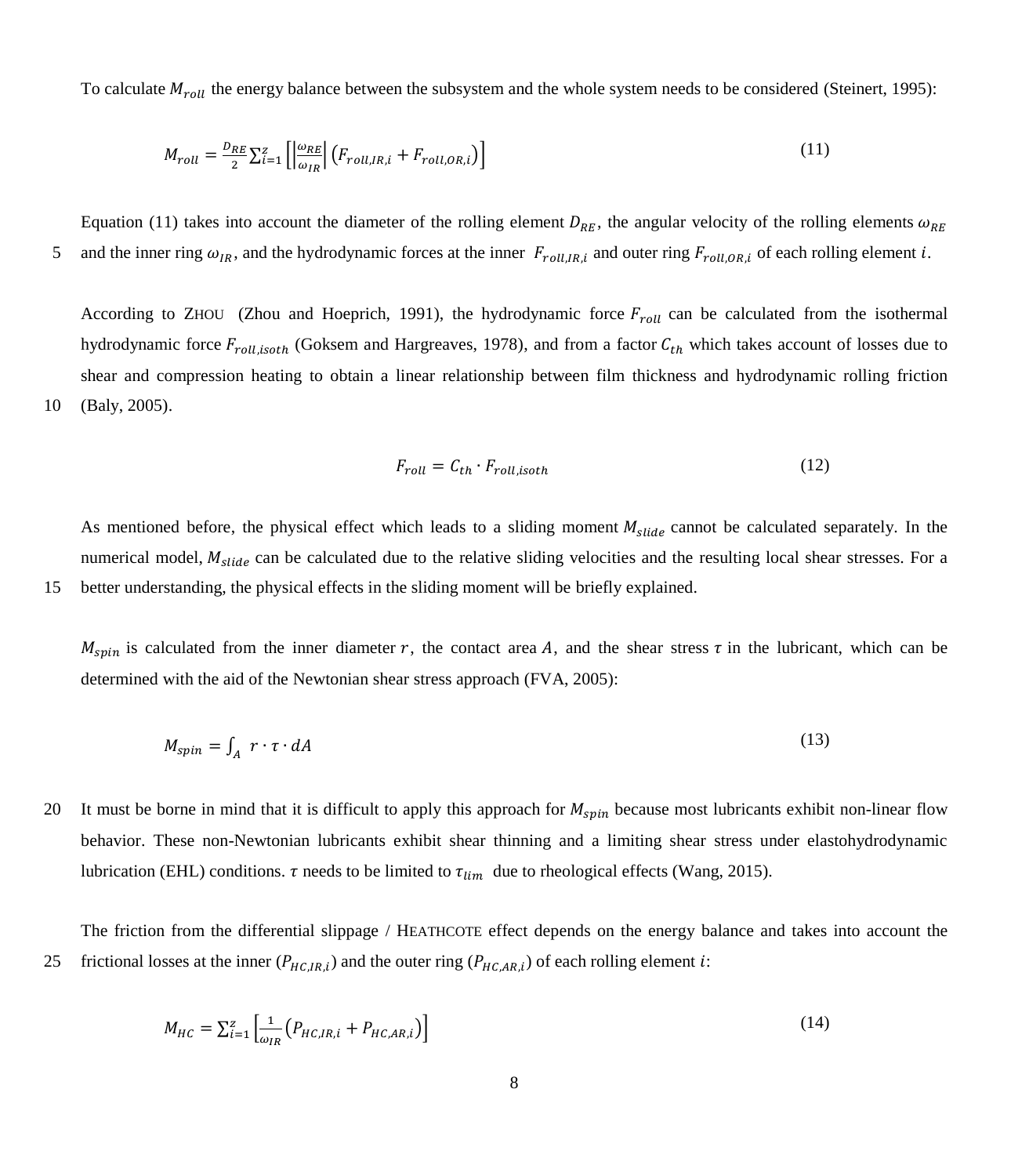All sliding losses in the contact lead to high shear rates within the contact areas and are thus dominated by the lubricant behavior. Empirical results are used to calculate the friction torque which takes into account the limiting shear stress. These results are obtained using a two-disc machine (see [Figure 4\)](#page-8-0).





<span id="page-8-0"></span>**Figure 4: Two disc machine**

- 10 The relationship between the medium shear stress  $\bar{\tau}$  and the shear rate  $\dot{\gamma}$  in the EHL contact is important to take account of rheological effects (Poll, 2011; Poll and Wang, 2012). A relationship between maximum shear stress  $\tau_{max}$  and the mean pressure  $p$ , temperature  $T$ , and the shear rate  $\dot{y}$  can be obtained from the experiment. If the calculated Newtonian shear stress  $\tau$  is greater than the maximum shear stress  $\tau_{max}$  from the experiment, the shear stress is truncated at the maximum value. The local shear stress is then integrated to yield the total friction force of the contact. The sum of the contact friction losses
- 15 gives the friction torque due to sliding (Leonhardt et al., 2016).

## **2.6 Bearing manufacturer's friction model 2**

While the two aforementioned approaches try to split the friction torque according to different friction causes, the following model is taken from a manufacturer's current bearing catalog (Rothe Erde, 2016). This method has no speed-dependent component and is adapted to different bearing types by the friction coefficient  $\mu$ . The friction torque  $M_r$  is calculated

20 according to Equation 
$$
(15)
$$
:

<span id="page-8-1"></span>
$$
M_r = \frac{\mu}{2} \cdot (4.4 \cdot M_k + F_A \cdot D_M + 3.81 \cdot F_R \cdot D_M)
$$
 (15)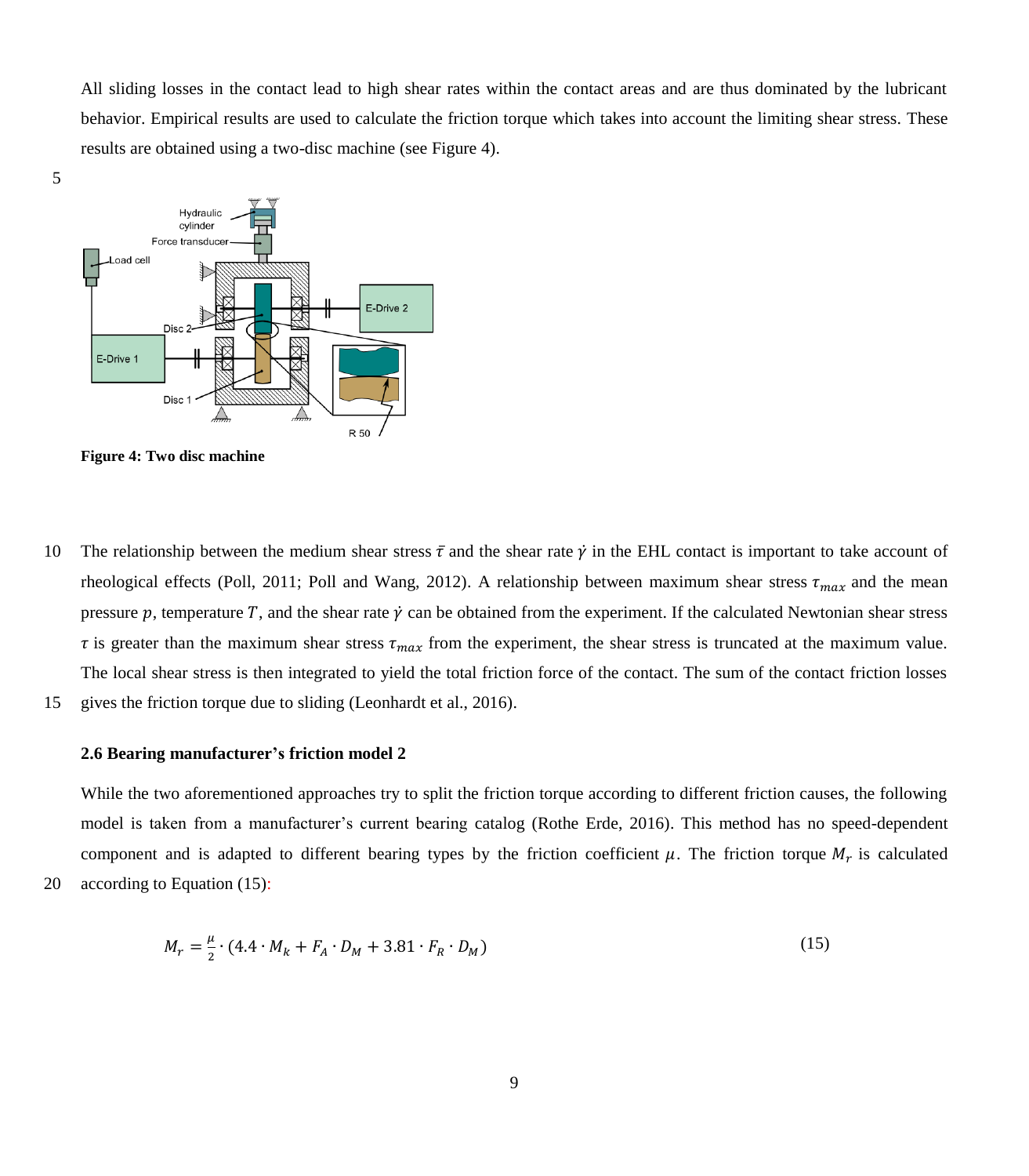This model does not take into account any load-independent part. In practice, however, all bearings experience frictional losses even under unloaded conditions. Consequently, the bearing manufacturer states that the equation must not be used for unloaded conditions.

# **3 Results & Discussion**

# 5 **3.1 Validation of the FE model**

The results of the FE calculations have been compared to the results of the optical measurement system described in Section 2.1. A bending moment of 5 MNm is applied both to the real test rig and in the finite element (FE) model, and the deformations at the three positions are measured and compared with the model results. [Figure 5](#page-9-0) shows the deviations of the total deformations between the FE calculation and test rig measurements.

10

| Position | Deviation $[\%]$ |
|----------|------------------|
|          |                  |
|          | - 1              |
|          |                  |

<span id="page-9-0"></span>**Figure 5: Deviations of deformations between FE model and test rig measurements**

While positions 5 and 3 show satisfactory agreement, position 6 shows a large relative deviation between FE analysis and test rig. The large relative deviation is partly caused by the low absolute deformation (less than 20 mm) near the blade root 15 (small absolute values result in high relative values) and the longer distance to the camera positions, which results in higher uncertainty.

## **3.2 Friction torque measurements and comparison with models**

[Figure 6](#page-10-0) shows the results of friction torque measurements at different rotating speeds of the pitch bearing. The measurements were executed in steps of 1 MNm, all other values are interpolations between the measurements. The external 20 load was applied via a load frame (see [Figure 2\)](#page-2-0) and is expressed as the resulting bending moment at the blade root. The measurements for each load-speed-combination were repeated at least 20 times with no significant deviation between the mean values of friction torque. However, owing to the oscillating rotations used for the torque measurements, there is a relatively high standard deviation in the single measurements (shown for 2 and 5 MNm in [Figure 6\)](#page-10-0), due to torque vibrations caused by the repeated accelerations of the blade and pitch bearing masses.

25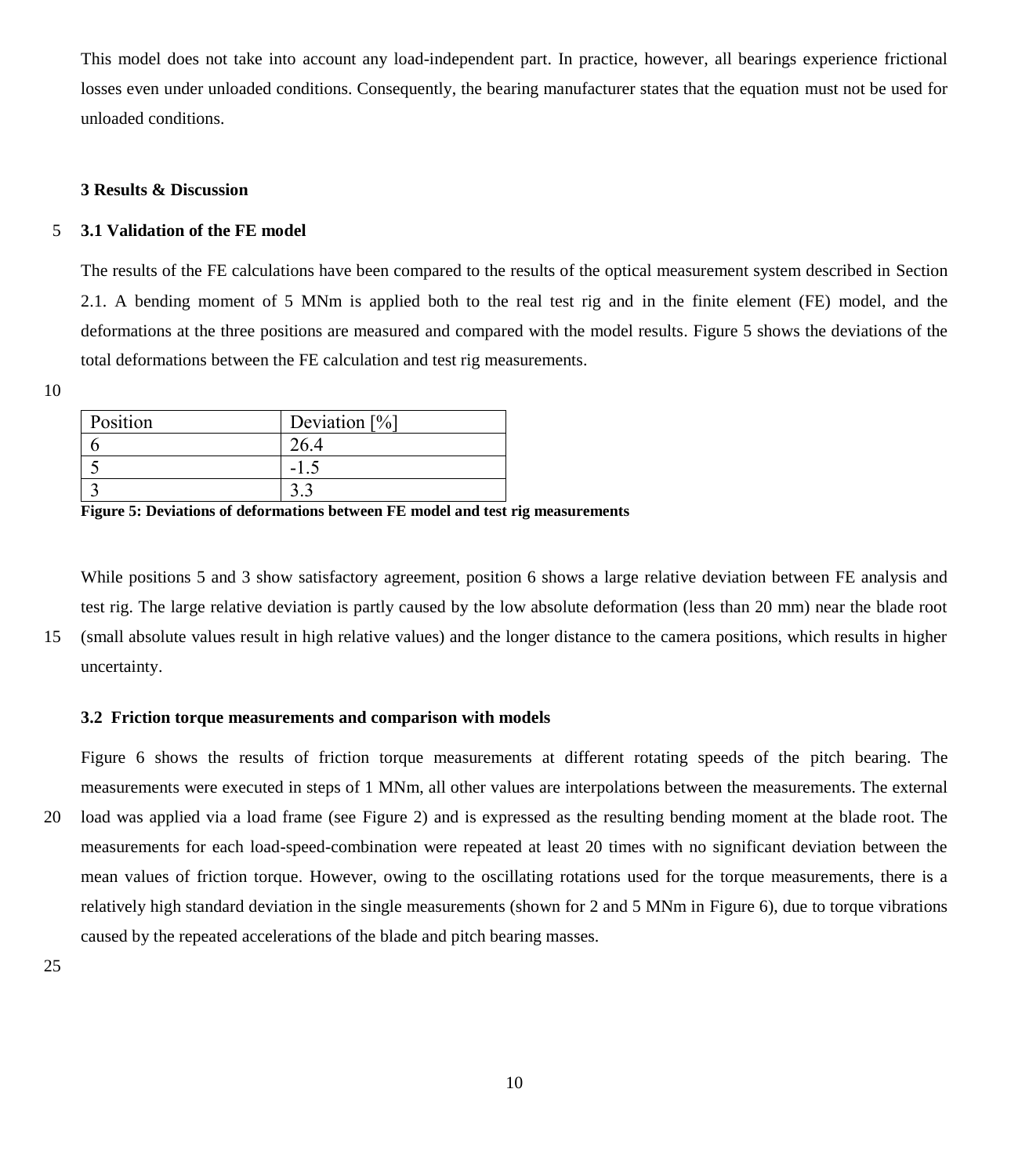

# Measured friction torque at different speeds and loads

<span id="page-10-0"></span>**Figure 6: Measured friction torque at different speeds and loads**

The values of the friction torque are normalized to the highest value of the measurements obtained at 1.04 rpm and 6 MNm 5 bending moment. For the conditions shown, the theoretical lubricant film thickness according to Dowson and Hamrock (Dowson and Hamrock, 1977) is close to or above the combined surface roughness of raceway and roller (Stammler and Poll, 2014). As the bearing is grease-lubricated, lubricant starvation might further reduce the lubrication film thickness, thus a mixed lubrication regime is the most likely lubrication condition. The speeds tested are within the usual range of pitch bearing speeds. From the measured values, it is not possible to derive the speed dependence of the friction torque.

10

In [Figure 7,](#page-11-0) the values are again normalized to the highest friction torque measured. The error bars refer to the standard deviation of the measured values.

In order to obtain results for the first manufacturer's and the PALMGREN calculations, previously unavailable empirical values had to be chosen to match the curves with the measured values: For the PALMGREN calculation, the value  $f_0$  was

15 adapted for the zero load condition and the value  $f_1$  was adapted in order to make the difference between zero load torque and the highest load torque match the measured values. The first manufacturer's model includes all empirical values except the sealing friction of large slewing bearings. The empirical values provided with the model only include values for the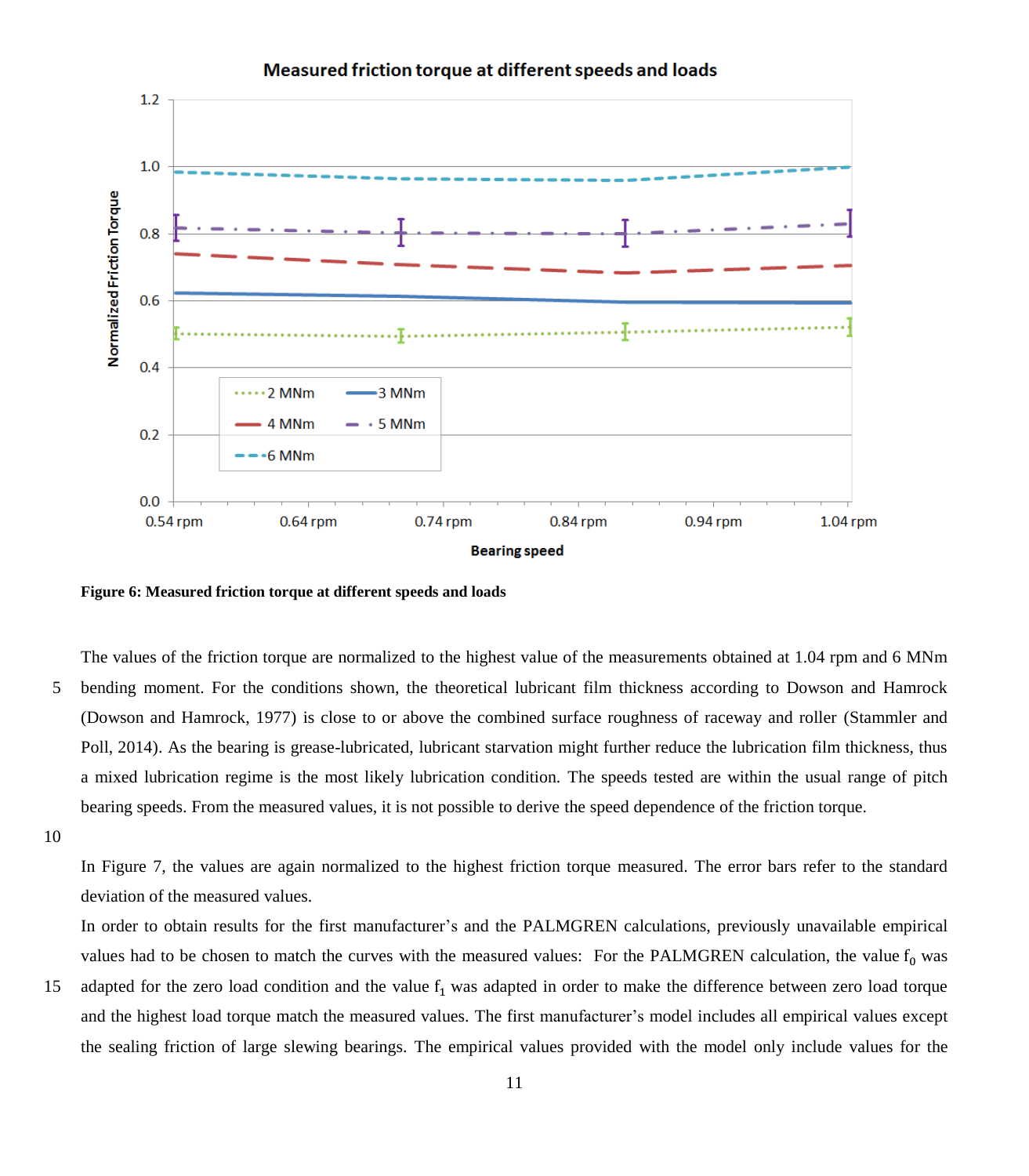sealing friction of bearings with a maximum diameter of 340 mm. Thus, the  $K_{S1}$  value that is part of the sealing friction was set in such a way that the non-load friction matches the measured values for the non-load condition.



Friction torque at different loads (averaged over speeds)

#### <span id="page-11-0"></span>5 **Figure 7: Measured and calculated friction torque at different loads**

The aforementioned choices of empirical values come with some drawbacks: Currently, the PALMGREN model cannot be used to predict the friction torque of other pitch bearings as there are no available values for the empirical factors  $f_0$  and  $f_1$ . It is unclear whether the values used in this work are correct for loads higher than the measured loads or other bearing diameters.  $f_1$  was adapted to match the slope between 0 and 6 MNm external load; if it had been adapted to the slope 10 between 2 and 4 MNm, the differences between measurements and model calculations would have been higher.

- Similar to the PALMGREN model, the first manufacturer model needed a value for one empirical factor ( $K_{S1}$ ). In order to achieve a match, the value had to be raised drastically compared to values for much smaller bearing diameters. Looking at the individual elements of the model, the adjusted  $M_{\text{seal}}$  is by far the largest part of the calculated friction at zero load and makes up nearly 99% of the friction at 2 MNm, which does not seem plausible. Additionally, the load dependence of the
- 15 friction torque is underestimated by 67 % in comparison to the measurements. This may be caused by the  $M_{\text{seal}}$  part as well, as a four-point bearing suffers relatively large deformations of the bearing rings under loads and should exhibit a loaddependent behavior of the sealing friction.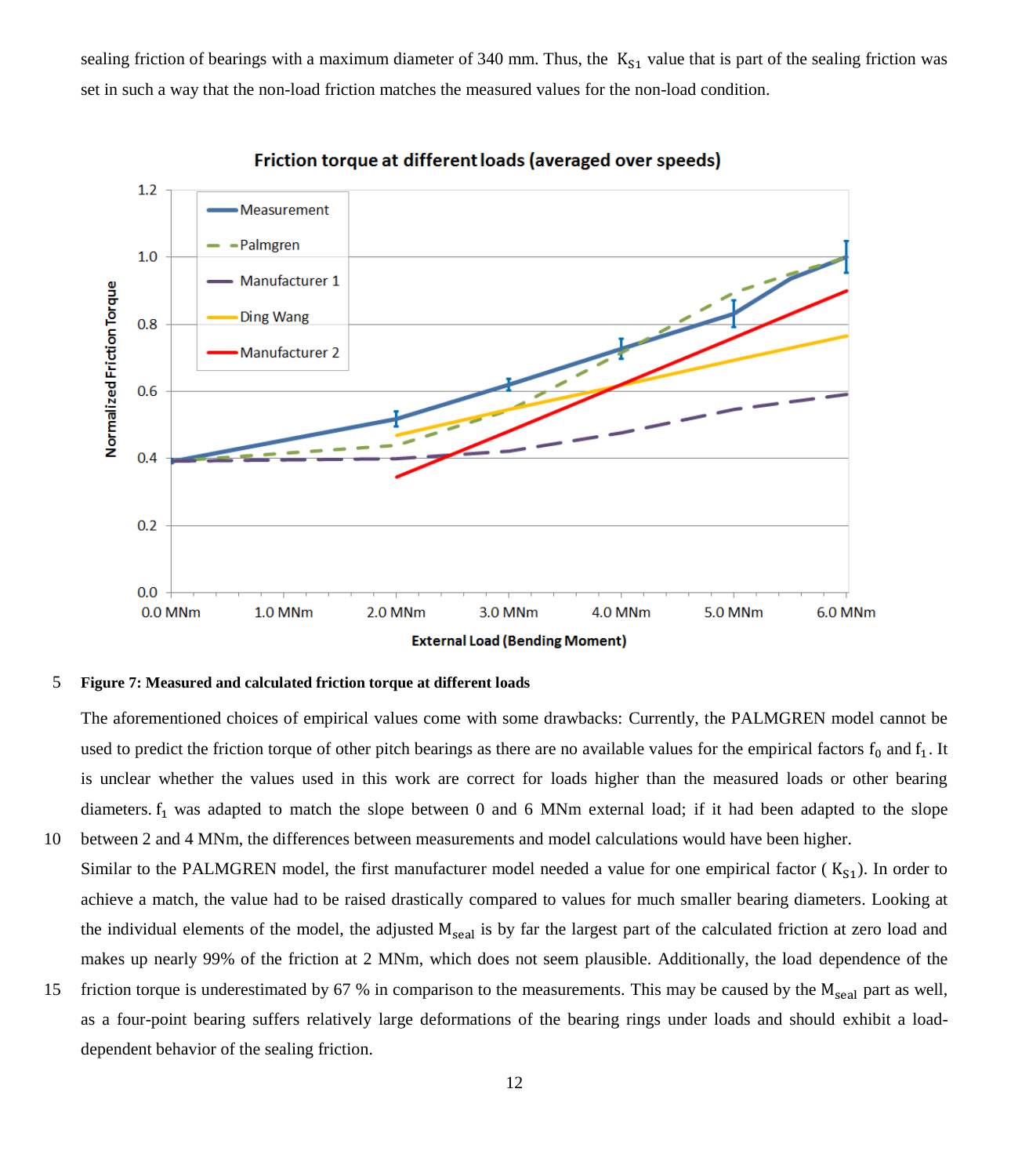The WANG and the second manufacturer model contain all necessary empirical values. Yet, the results are not completely satisfactory: The second manufacturer's equation is explicitly not intended for zero load; as such this value is not displayed in the chart. The friction torque calculated with this model deviates by 35% from the measured values at a load of 2 MNm,

- 5 and by 10% at a load of 6 MNm. As the slope of the load dependence of the calculated curve is 15% higher than that of the measured values, it might result in overestimated friction torques at loads higher than 6 MNm. The model proposed by WANG does not take account of the sealing friction and shows the friction torque to have a rather high speed dependence that does not match the measured values. The model was originally intended for the calculation of
- 10 [Figure 8](#page-12-0) shows the speed dependence of the different calculation methods and the measurement results at 5 MNm external load. While the measurement values and most of the model calculations show no speed dependence, the model of WANG contains a dependence on bearing speed.

friction under fully lubricated conditions and needs some further adjustments for mixed friction conditions.



Friction torque at 5 MNm and different speeds

<span id="page-12-0"></span>15 **Figure 8: Measured and calculated friction torque at different speeds and 5 MNm load**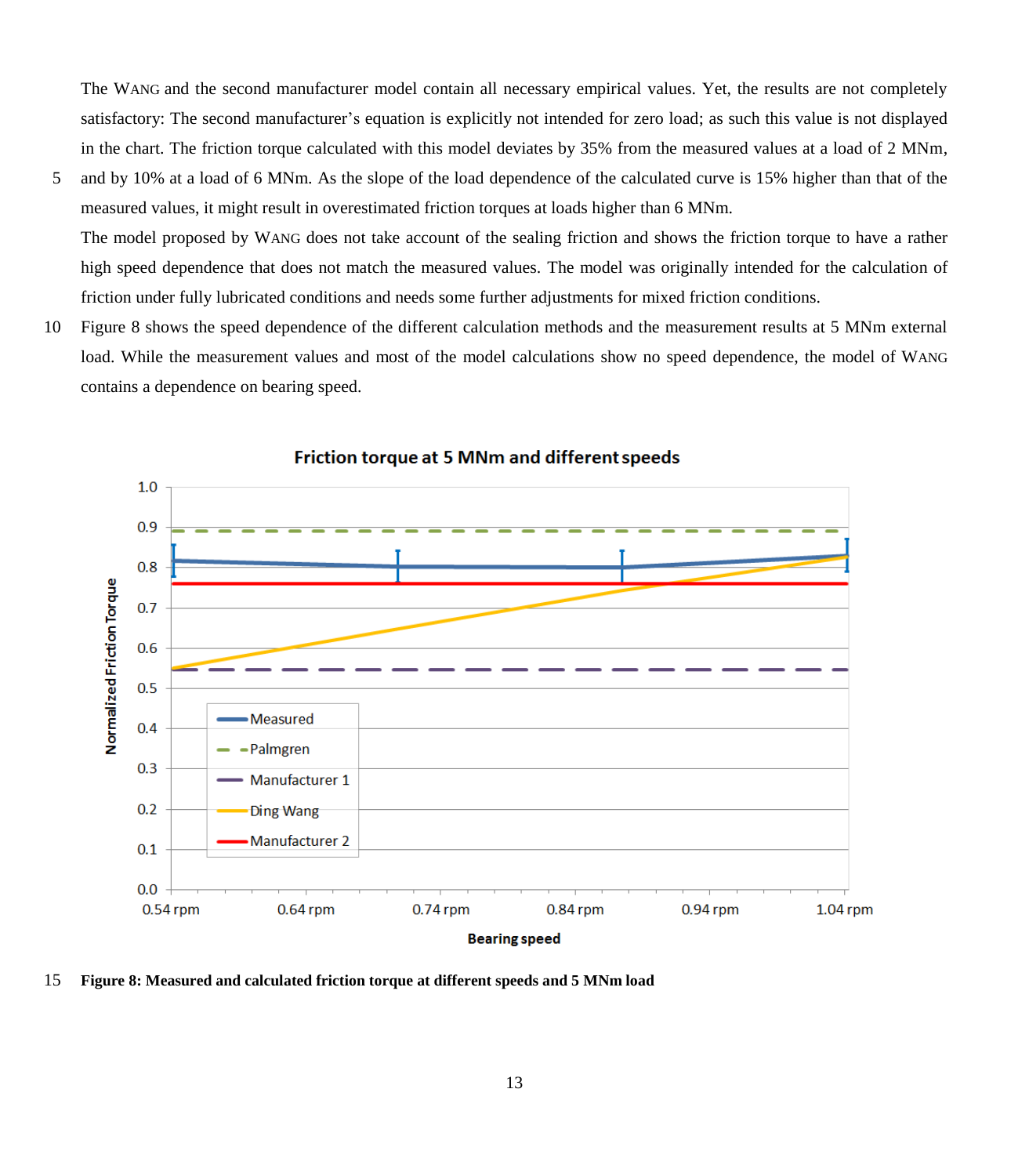Only the models from WANG and from the second manufacturer can be used to predict the friction torque of pitch bearings without additional tests, as the other models need the adjustment of empirical values. The second manufacturer's model relies on empirical values as well, but in this case these values for different types of pitch bearings are available in the public domain.

5

| <b>Model</b>        | All empirical<br>values<br>available | <b>Speed behavior</b><br>compared to<br>measurement          | <b>Load behavior</b><br>compared to<br>measurement | <b>No-load friction</b><br>compared to<br>measurement |
|---------------------|--------------------------------------|--------------------------------------------------------------|----------------------------------------------------|-------------------------------------------------------|
| <b>PALMGREN</b>     | N <sub>0</sub>                       | <b>Good</b> (no speed<br>dependence)                         | - (Adjusted to<br>empirical value)                 | - (Adjusted to<br>empirical value)                    |
| <b>MANUFACTURER</b> | N <sub>o</sub>                       | <b>Good</b> (no speed<br>dependence)                         | <b>Poor</b> (67 $\%$<br>underestimated)            | - (Adjusted to<br>empirical value)                    |
| <b>WANG</b>         | <b>Yes</b>                           | Poor $(55%$<br>average increase<br>from 3 to $6^{\circ}/s$ ) | <b>Poor</b> (39 $\%$<br>underestimated)            | <b>Not determined</b>                                 |
| <b>MANUFACTURER</b> | Yes                                  | <b>Good</b> (no speed<br>dependence)                         | Fair $(15%$<br>overestimated)                      | -                                                     |

#### **Figure 9: Overview of agreement between bearing friction models and experimental results**

#### **3.3 Conclusions**

10 In this paper, torque measurements of a loaded four-point ball-type pitch bearing on which realistic interfaces were mounted, have been presented. The measurements were executed at a pitch bearing test rig with realistic interfaces (hub, pitch actuator, blade). While the measurements show a clear load dependence, no systematic dependence on the rotational speed of the bearing is observed within the range of speeds tested.

The load dependence exhibits nearly linear behavior, with a positive value at zero load condition. This supports the

15 assumption that the friction torque has a load-independent part that is present in all of the calculation methods except for the second manufacturer's model.

With the PALMGREN model, empirical values were adapted to match the measurement results, but it is doubtful if these values match other load conditions and / or types of pitch bearing. The sealing friction part of the first manufacturer's model was adjusted to match the measured values at zero load. This led to a dominance of the sealing friction, which does not seem

20 plausible. As such, it may be concluded that the other parts of the friction are underestimated by this model. The second manufacturer's model overestimates the load dependence of the friction. The WANG model overestimates the speed dependence of the total friction.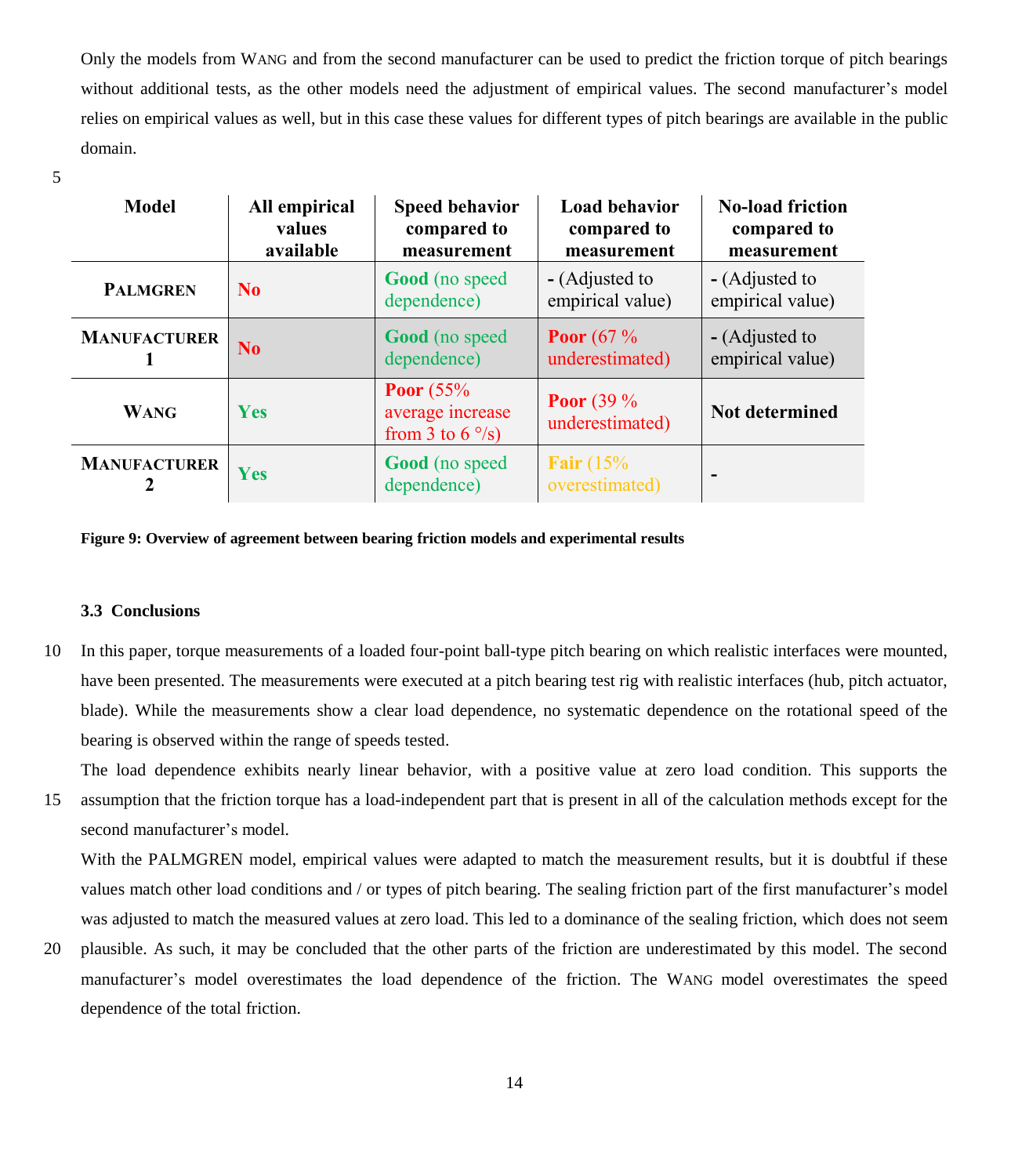None of the models reviewed is able to predict all aspects of the friction torque behavior of the pitch bearing. With the PALMGREN, WANG and first manufacturer's models, this may be due to the range of bearings taken into account to create the models. Both the bearing types and sizes underlying the models differ significantly from those of typical pitch bearings. Additionally, it can be assumed that most of the experiments leading to the creation of these models were conducted under

- 5 close-to-ideal lubrication conditions with oil lubrication, fully flooded contacts and a complete separation between raceway and rollers. In grease-lubricated pitch bearings, mixed lubrication is possible under normal operating conditions. As such, the results have only limited comparability to the models based on tests under better lubrication conditions. With none of the models being able to reliably predict the friction torque of the pitch bearing in the test described, the only
- way to currently determine the friction torque is with the aid of measurements. In future work, the test rig will be used for 10 further friction torque measurements with different bearings to support the development of models suitable for large greaselubricated bearings like pitch bearings. Further development work on the models will take into account the influence of the sealing, the lubrication conditions within pitch bearings, and the characteristics of different types of pitch bearing.

#### **References**

Baly, H.: Reibung fettgeschmierter Wälzlager, PhD-Thesis, IMKT, Leibniz Universität Hannover, Hannover, 2005.

- 15 Burton, T.: Wind energy handbook, 2nd ed., Wiley, Chichester, New York, 2011.
	- Daidie, A., Chaib, Z., and Ghosn, A.: 3D Simplified Finite Elements Analysis of Load and Contact Angle in a Slewing Ball Bearing, Journal of Mechanical Design, 2008, 2008.
		- Dowson, D. and Hamrock, B. J.: Isothermal Elastohydrodynamic Lubrication of point Contacts: Part III: Fully flooded results, Journ. of Lubr. Tech., 99, 264–276, 1977.
- 20 FVA: Wälzlagerreibung Fettschmierung: Reibung fettgeschmierter Wälzlager, Forschungsvorhaben 388/I, Frankfurt, 2005. FVA: Wälzlagerreibung Fettschmierung II: Reibung fettgeschmierter Wälzlager II, Forschungsvorhaben 388/II, Frankfurt, 2010.
	- Goksem, P. G. and Hargreaves, R. A.: The effect of viscous shear heating on both film thickness and rolling traction in an EHL line contact, ASME Journal of Lubrication Technology, 100, 346–358, 1978.
- 25 González, J. P., Echarte Casquero, F. J., Vázquez Mato, J., and González-Posada, M. Á.: Blade Bearing Friction and Fatigue Mathematical Mode, in: STLE/ASME 2008 International Joint Tribology Conference, Miami, Florida, USA, October 20–22, 2008, 427–431, 2008.

Harris, T. A. and Kotzalas, M. N.: Rolling bearing analysis, 5. ed, CRC, Taylor & Francis, Boca Raton, 371 S., 2007. Johnson, K.: Regimes of elastohydrodynamic lubrication, Journ. of Mech. Eng., 12, 9–16, 1970.

30 Leonhardt, C., Bader, N., Otto, M., Poll, G., and Stahl, K.: Bearing life and efficiency – evaluation of the influence of preload with tools from the FVA-Workbench, Bearing World 2016, Hannover, 12-14 April 2016, 2016. Palmgren, A.: Neue Untersuchungen über Energieverluste in Wälzlagern, VDI-Berichte, 1957.